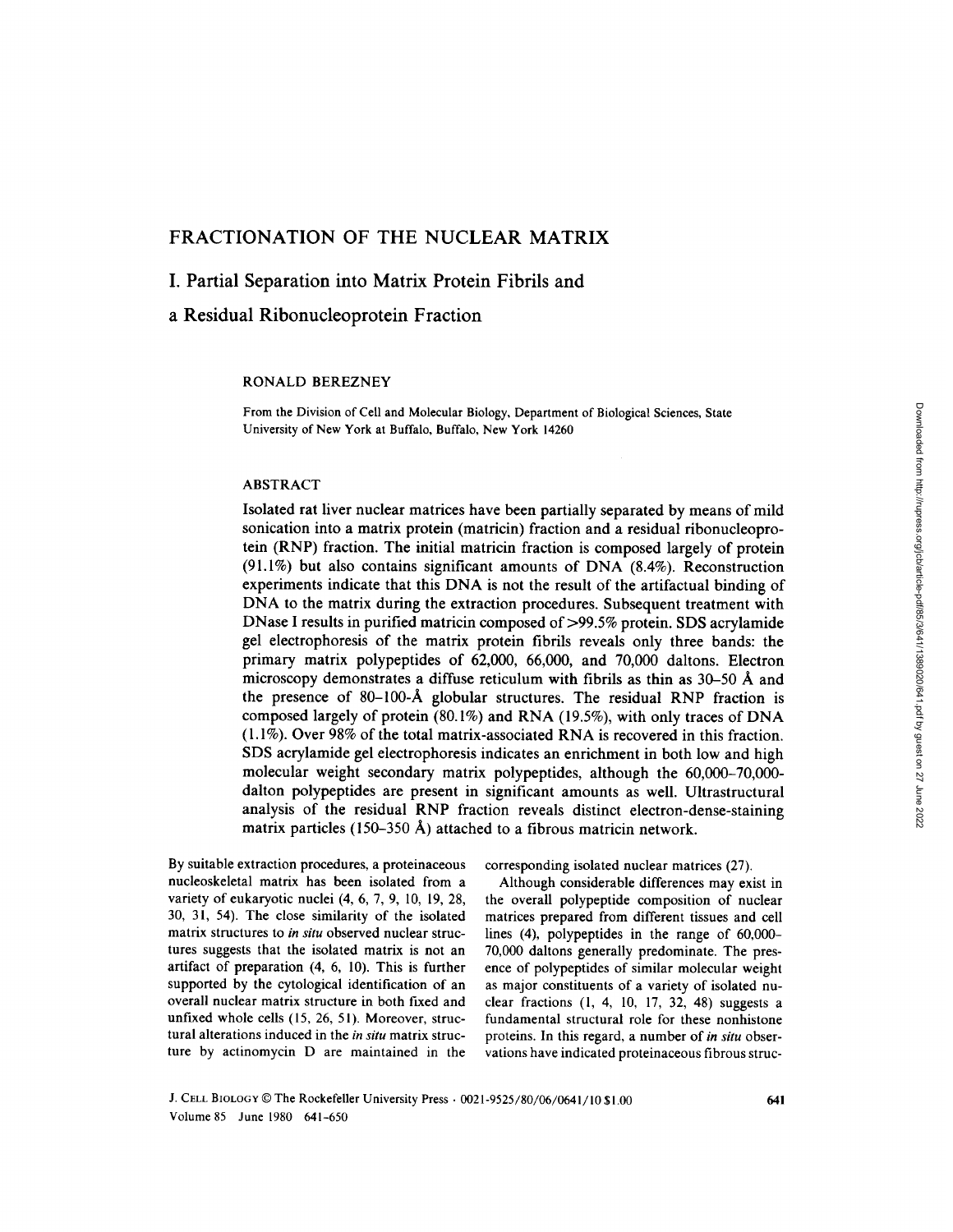tures, generally  $30-100$  Å in width, associated with or in close proximity to a variety of intranuclear structures including interchromatinic and perichromatinic fibers and granules (12, 42, 50), nuclear pore complexes (34, 36, 38, 53), nucleoli (46, 47), and in situ observed matrix structures (15, 26). Protein fibrils of similar dimensions and staining characteristics are a major structural component of the isolated nuclear matrix . These matrix protein fibrils have been termed "matrixin" or "matricin" by Comings and Okada (19), who further suggest that they are composed of one or more of the 60,000-70,000-dalton matrix polypeptides .

In this communication, I report the partial resolution of the matrix structure. Matricin is isolated. It is composed of all three 60,000-70,000-dalton matrix polypeptide bands in association with approximately two-thirds of the total matrix-associated DNA. This DNA is entirely removed by DNase digestion to yield purified matricin . A residual ribonucleoprotein (RNP) fraction contains essentially all the matrix-bound RNA and the secondary matrix polypeptides and is enriched in matrix particle structures.

### MATERIALS AND METHODS

### Preparation of Nuclei and Nuclear Matrix

Highly purified liver nuclei were isolated from male rats (Sprague-Dawley, 200-250 g, purchased from Blue Spruce Farms, Altmont, N. Y.), and nuclear matrices were prepared from isolated nuclei by a previously reported procedure (10) . All steps were performed at  $0^{\circ}$ C, with centrifugation at 1,000 g for <sup>15</sup> min in a Sorvall HS-4 rotor (DuPont Instruments-Sorvall, DuPont Co., Newtown, Conn.). Nuclei were resuspended to 1 mg DNA/ml in STM buffer (0.25 M sucrose, 20 mM Tris, pH 7.4, 5 mM  $MgCl<sub>2</sub>$ ) and digested with 5  $\mu$ g of DNase I (Worthington Biochemical Corp., Freehold, N. J.) per milliliter for 10 min. In some experiments, nuclei were endogenously digested (14 h, 5°C) instead of being treated with DNase l, or <sup>l</sup> mM phenylmethylsulfonyl fluoride was added to the DNase <sup>I</sup> stock solution (500  $\mu$ g/ml). After centrifugation, the DNase-treated or endogenously digested nuclei were extracted with low-magnesium (LM) buffer (0.2 mM  $MgCl<sub>2</sub>$ , 10 mM Tris, pH 7.4), followed by three consecutive extractions of the nuclear pellet with high-salt buffer  $(2 M NaCl, 0.2 mM MgCl<sub>2</sub>, 10 mM Tris, pH 7.4)$ , one extraction with 1% Triton X-100 in LM buffer, and two final washes in LM buffer. Nuclear matrices prepared in this manner have substantial amounts of tightly bound RNA and DNA. In some experiments, <sup>I</sup> mM phenylmethylsulfonyl fluoride and 0.1 mM tetrathionate were added to the matrix isolation solutions (5).

### Matrix Fractionation

Nuclear matrices in LM buffer (I mg protein/ml) were sonicated with three 30-s bursts at  $~60$  W with a Branson sonicator model W-140 (Heat Systems-Ultrasonics, Inc., Plainview, N. Y.) while the temperature was maintained below 4°C. The matricin fraction was pelleted by centrifugation of the matrix sonicate at 5,000 g for 15 min in the HS-4 rotor. The RNP fraction was obtained by centrifugation of the corresponding supernate at 100,000 g for <sup>16</sup> h in a Beckman <sup>50</sup> Ti rotor (Beckman Instruments, Inc., Spinco Div., Palo Alto, Calif.) . Matricin was purified from the matricin fraction by digestion with 50  $\mu$ g of DNase per milligram of matrixin protein at  $0^{\circ}$ C for 60 min in 5 mM MgCl<sub>2</sub>, <sup>10</sup> mM Tris, pH <sup>7</sup> .4, followed by centrifugation of the matricin at 5,000 g for <sup>15</sup> min and two washes in LM buffer .

# Analysis of Nuclei and Nuclear Matrix Fractions

Thin-sectioning electron microscopy, SDS acrylamide gel electrophoresis, and protein, RNA, and DNA determinations are detailed elsewhere (10). Histones were analyzed by extraction with 0.25 N HCl followed by electrophoresis according to Panyim and Chalkley (44)

#### Isolation of Labeled DNA

Labeled DNA for in vitro binding experiments was isolated from 24-h regenerating rat livers . Livers were removed <sup>I</sup> h after injection of 200  $\mu$ Ci of [<sup>3</sup>H-methyl]thymidine (55 mCi/mmol; New England Nuclear, Boston, Mass.) into the hepatic portal vein, and nuclei were isolated. Endogenously digested nuclei (14-16 h, 5°C; in 0.25 M sucrose, 5 mM MgCl<sub>2</sub>, 20 mM Tris, pH 7.4) were resuspended to a concentration of <sup>10</sup> mg DNA/ml and mixed with 50 vol of lysis solution (2% SDS, <sup>7</sup> Murea [Ultrapure, Schwarz/Mann Div., Becton, Dickinson & Co., Orangeburg, N. Y.], 0.35 M NaCl, <sup>I</sup> mM EDTA, <sup>10</sup> mM Tris, pH 8) containing  $100 \,\mu$ g/ml of proteinase K (Boehringer Mannheim Biochemicals, Indianapolis, Ind.; predigested at 37°C for 30 min) and incubated at 37°C for <sup>I</sup> h. The aqueous suspension was then extracted repeatedly with a 1:1 mixture of phenol-chloroform containing 1% (vol/vol) isoamyl alcohol and 0.1% (wt/vol) 8-hydroxyquinoline until the aqueous-phenol interphase was clear. After ethanol precipitation of the aqueous phase, the DNA was suspended in 5 mM MgCl<sub>2</sub>, 10 mM Tris, pH 7.4, and digested with  $200 \,\mu$ g/ml of pancreatic RNase (Worthington Biochemical Corp.; predigested at 100°C for 10 min), followed by proteinase K digestion and phenol-chloroform extraction as described above. The isolated DNA sediments between 4S and 17S on alkaline sucrose gradients, with an average of 7.7S. This corresponds to a single-strand size of  $-0.8$  kilobase.

#### RESULTS

#### Fractionated Nuclear Matrices

Nuclear matrices isolated from rat liver were fractionated into matricin and RNP fractions as described in Materials and Methods. Nuclear matrices were exposed to mild sonication, and the matricin network was isolated by low-speed centrifugation  $(5,000 \text{ g}, 15 \text{ min})$ . The residual RNP fraction was obtained by centrifugation of the 5,000-g supernate at 100,000 g for 16 h. Approximately 97% of the total matrix proteins are sedimented under these conditions. The matricin fraction contained 26% of the total matrix protein, 70% of the total matrix-associated DNA, and  $\langle 1\%$ of the total matrix RNA (Table I), and was com-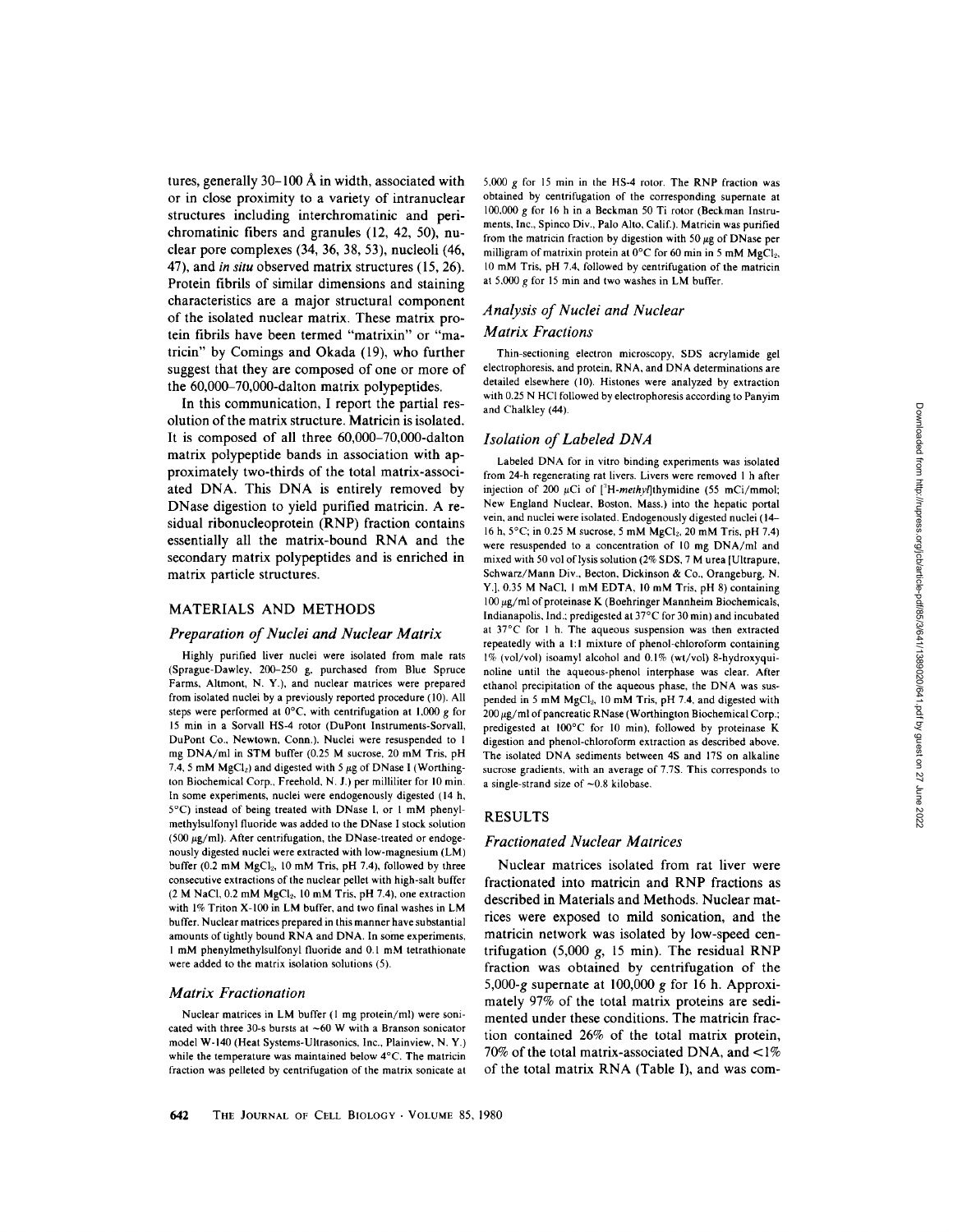| TABLE I<br>Macromolecular Composition of Fractionated Nuclear Matrices |  |  |  |  |  |
|------------------------------------------------------------------------|--|--|--|--|--|
|                                                                        |  |  |  |  |  |

| Fraction                 | RNA*<br>Protein* |                 | DNA*            |  |
|--------------------------|------------------|-----------------|-----------------|--|
|                          | mg               | mg              | mg              |  |
| Total nuclei             | $162.0 \pm 9.4$  | $7.14 \pm 0.5$  | 48.2 $\pm$ 4.7  |  |
| Nuclear matrix           | $15.7 \pm 2.1$   | $2.75 \pm 0.7$  | $0.52 \pm 0.07$ |  |
| <b>Matricin</b> fraction | $4.1 \pm 0.8$    | $0.02 \pm 0.01$ | $0.38 \pm 0.05$ |  |
| Matricin fibrils‡        | $4.0 \pm 0.6$    | < 0.01          | < 0.01          |  |
| <b>RNP</b> fraction      | $11.2 \pm 1.9$   | $2.72 \pm 0.80$ | $0.16 \pm 0.02$ |  |

\* Values are based on 50 g wet wt of rat liver and represent the mean  $\pm$  SD for three preparations.

 $\pm$  Matricin fibrils are purified from the matricin fraction by digestion with DNase I (50  $\mu$ g/mg) matricin protein) at 0°C for 60 min (see Materials and Methods).

posed of 91.1% protein, 8.4% DNA, and  $\langle 0.5\%$ RNA (assuming percent protein + percent DNA + percent  $RNA = 100\%$ ). The matricin fraction was then digested with DNase I (50  $\mu$ g DNase per milligram of matricin protein) at 0°C for 60 min. The resulting purified matricin was composed of  $>99.5\%$  protein (Table I). The addition of phenylmethylsulfonyl fluoride (1 mM) to the DNase <sup>I</sup> stock solution (1 mg/ml) immediately before digestion had no detectable effect on the composition, morphology, or polypeptide profile of the final protein fibrils.

The DNA tightly associated with matricin before DNase treatment is not a result of nonspecific trapping or cosedimentation of the DNA with the matricin. DNA prepared after endogenous digestion of the nuclei binds in only trace amounts to isolated nuclear matrices or nuclei during the various stages of matrix isolation (Table II). The amount of bound, labeled DNA, which is barely above background radiation (20-25 cpm), was not increased by a 10-fold increase in either the amount of labeled DNA or the amount of nuclear fraction. This indicates that the trace amount of labeled DNA that binds is not significant. Moreover, the tightly bound matrix DNA fragments sediment in the range of 4-17S on alkaline sucrose gradients (R. Berezney, unpublished observations) and would, therefore, remain at the top of the centrifuge tube after sedimentation of the matricin fraction (see Materials and Methods). Other reconstruction experiments by Miller et al. (41) suggest that hnRNA associated with the nuclear matrix is also not an in vitro artifact of preparation.

The residual RNP fraction contains the bulk of the total matrix protein (71%) and RNA (99%), with a lesser amount of the total matrix-associated DNA ( $\sim$ 30%), and is composed of 79.5% protein, 19.3% RNA, and 1.1% DNA.

TABLE II In Vitro Binding of Labeled DNA to Nuclei During Nuclei and Matrix Isolation

| DNA addition*                   | Total<br>cpm<br>bound | Percent<br>of total<br>cpm |
|---------------------------------|-----------------------|----------------------------|
| Whole tissue                    | 14                    | 0.3                        |
| Isolated nuclei                 | 10                    | 0.2                        |
| During low-magnesium extraction | 9                     | 0.2                        |
| During high-salt extraction     | 14                    | 0.3                        |
| Final nuclear matrix            | 12                    | 0.2                        |

\* DNA was isolated from regenerating liver pulsed in vivo for 60 min as described in Materials and Methods To approximate conditions present during nuclear and matrix isolation, the DNA was isolated after endogenous digestion of nuclei (14 h, 5°C) in STM buffer.  $200 \mu$ g of labeled DNA was incubated with the nuclei (2 mg DNA) for <sup>15</sup> min at 0°C at different stages of the nuclei or matrix isolation. The corresponding nuclear matrices were then isolated, and the bound radioactive DNA was measured. This measures DNA that binds in vitro and is subsequently resistant to extraction with 2 M NaCl, as is the case with the tightly bound matrix DNA (3, 7, 8). Specific activity of the 60-min pulsed DNA was 25,000 cpm/mg DNA. No increase in counts per minute bound was obtained by increasing either the amount of total nuclei or the amount of labeled DNA 10-fold.

# Ultrastructure of the Purified Matricin and RNP Particles

The structure of the isolated rat liver nuclear matrix is shown in Fig. 1. The predominant component of the matrix is an elaborate fibrous internal matrix, which also contains electron-densestaining matrix particles. Although residual nucleolar structures are often present (not shown in Fig. 1), they appear to represent, along with the residual nuclear envelope, relatively minor structural components. At higher magnification (Fig: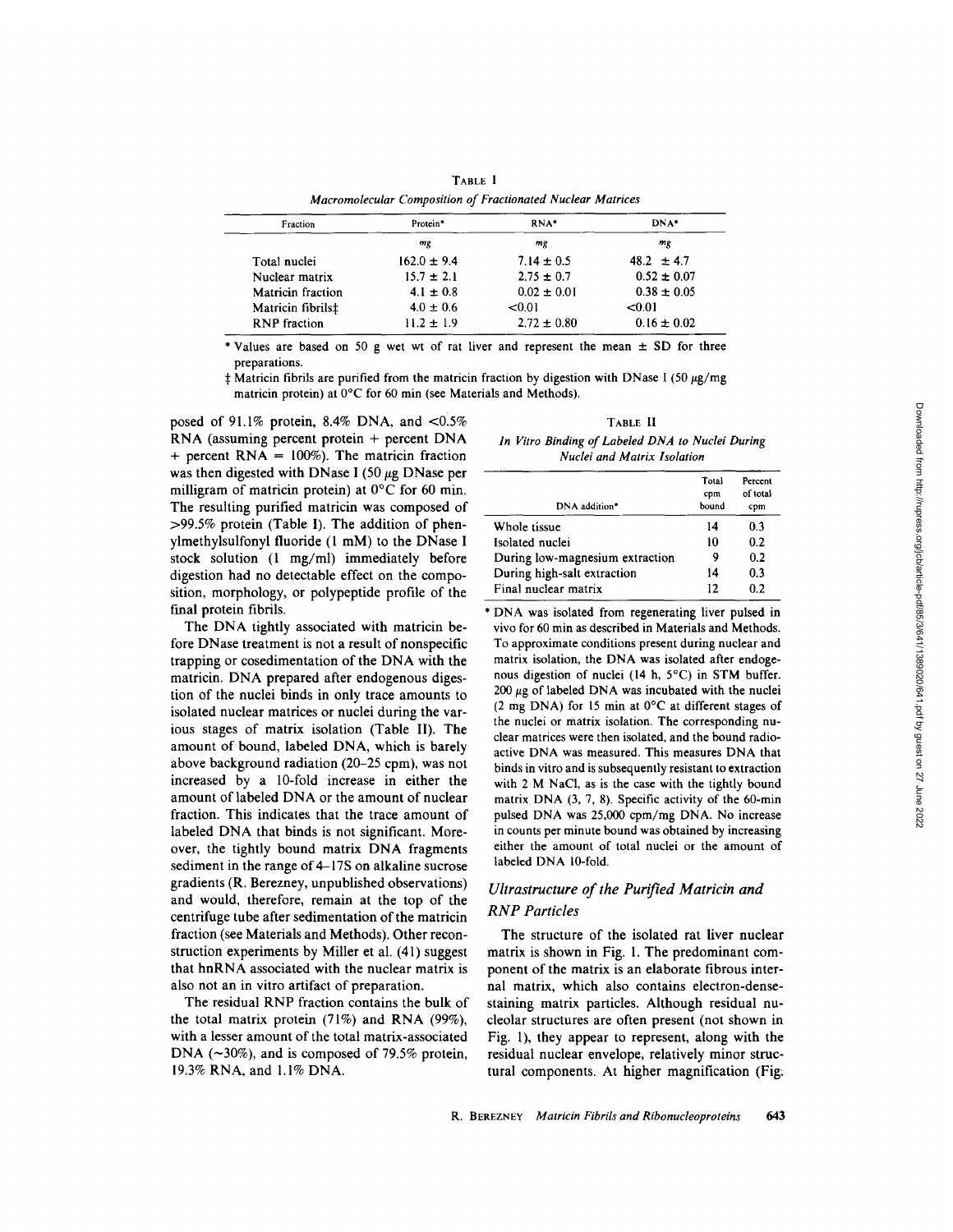

FIGURE 1 Thin sections of rat liver nuclear matrix. Nuclear matrices were isolated as described in Materials and Methods . The predominant structure is an elaborate internal matrix that consists of a diffuse reticulum of fibrils  $(F)$  and associated matrix particles  $(P)$ . RE denotes the surrounding residual nuclear envelope layer.  $\times$  40,000.

FIGURE 2 Higher magnification of the nuclear matrix. Electron-dense-staining matrix particles (P) are attached to a less electron-dense, diffuse reticulum of fibrils  $(F)$ . The arrow points to a characteristic chainlike array of matrix particles that appear to be interlinked by matricin fibrils.  $\times$  100,000.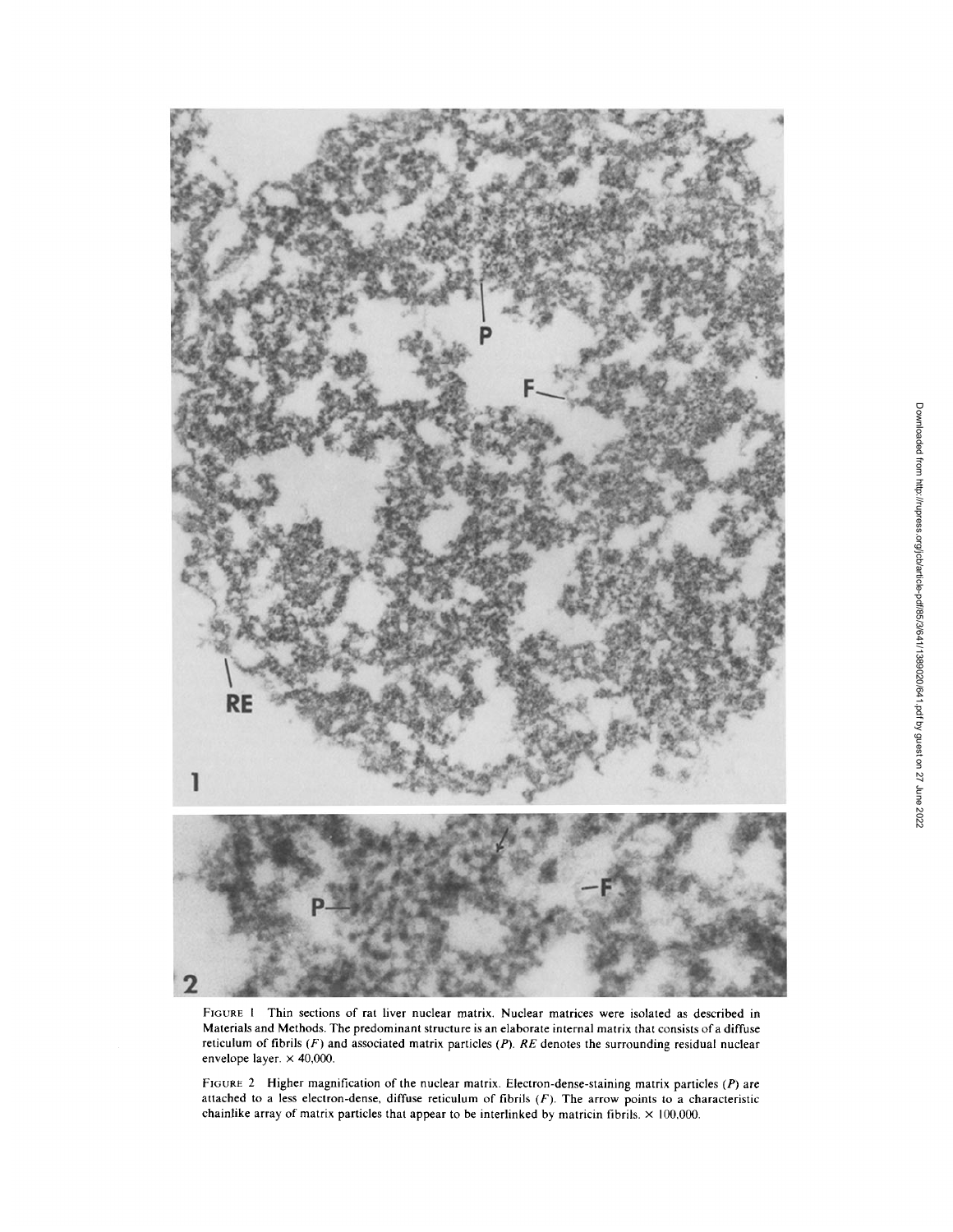2) the particulate  $(P)$  and fibrous  $(F)$  structures of the interal matrix are more clearly observed. The fibrils are packed into a diffuse matrix. Individual fibrils as thin as  $\sim$ 30–50 Å are observed and may represent unit matricin. The matrix particles are very electron-dense-staining, ellipsoidal structures, with dimensions of 150–350 Å, and appear to be attached to the fibrous matrix. Apparent matricin often appears to interconnect matrix particles (arrow, Fig. 2) .

The purified matricin (after DNase treatment) consist of a reticulum of protein fibrils (Fig. 3). 30-50-A fibrils are readily observed. The bulk of the fibrous structures, however, are much thicker  $(70-120 \text{ Å})$ , which might be the result of either the coiling of individual unit fibrils or the self-association of two or more fibrils. Globular structures of  $\sim$ 80-100 Å (arrow Fig. 3) are commonly observed and may correspond to a highly coiled state of the protein fibrils.

The residual RNP fraction is rich in the electron-dense-staining matrix particle structures (Fig. 4) . The dimensions of these isolated particles are similar to those in the total internal matrix structure  $(\sim 150-350 \text{ Å})$ . Moreover, a considerable number of fibrous matricin structures are still associated with the particles. These tightly bound fibrils may be involved in the interlinking of the matrix particles into linear arrays (arrows, Fig. 4). Similar interlinked matrix particles were observed in the isolated nuclear matrix (arrow, Fig. 2).

# SDS Acrylamide Gel Electrophoresis of the Polypeptides from Matricin and the RNP Fraction

Resolution of the total nuclear matrix proteins on SDS acrylamide gels (Fig. 5) indicates a polypeptide profile similar to that previously reported (7, 10) . Although the primary 60,000-70,000-dalton matrix proteins are prominent, the more diverse secondary matrix proteins make up  $\sim 60\%$  of the total stained protein in the polypeptide profile (Table III). Purified matricin consists largely of the three primary matrix polypeptide bands of 70,000, 66,000, and 62,000 daltons. No other defined polypeptide bands are detected either by visual inspection of the gels or by high-resolution densitometric scanning and subsequent quantitation (Fig. 5 and Table III). In contrast, the residual RNP fraction is concentrated in the secondary matrix polypeptides (Fig. 5), which make up  $\sim 80\%$ of the Coomassie Blue-stained protein (Table III) .

This includes eight main polypeptides (57,000, 55,000, 50,000, 44,000, 35,000, 30,000, 27,000, and 13,000 daltons) between 57,000 and 13,000 daltons, as well as a large number of high molecular weight secondary matrix polypeptides (>90,000 daltons). The band at 13,000 daltons is apparently not histone because extraction of the total nuclear matrix or RNP fraction with 0.25 N HCl and resolution of the acid-soluble fraction on urea acrylamide gels revealed the absence of defined histones. This is consistent with previously reported results (10).

It is possible that the differential distribution of matrix polypeptides into the purified matricin and the residual RNP fraction is <sup>a</sup> consequence of the degradation of matrix polypeptides during the fractionation and isolation process. To rule out this possibility, the total recovery of primary and secondary matrix polypeptides in these two fractions was estimated (Table III). The results demonstrate an excellent correlation between the recovery of protein in the primary and secondary matrix polypeptide classes (95-99 .0%, Table III) and the recovery of total matrix protein (96 .8%, Table I). Moreover, the addition of both serinespecific (1 mM phenylmethylsulfonyl fluoride, reference 23) and sulfhydryl-specific  $(0.1 \text{ mM}$  sodium tetrathionate, reference 39) protease inhibitors at all stages of the nuclear and matrix isolation resulted in a similar distribution of polypeptides into the matricin and RNP fractions . In this case, however, there was an increased proportion of high molecular weight polypeptides in the RNP fraction, which closely corresponded to the increased amount of high molecular weight polypeptides observed in the total nuclear matrices (5) . A similar distribution of polypeptides into matricin and the RNP fraction was also found when the initial digestion of isolated nuclei with DNase <sup>I</sup> was replaced by endogenous digestion of the nuclear DNA for  $14-16$  h at  $5^{\circ}$ C (5, 29, 33), or when 1 mM phenylmethylsulfonyl fluoride was added to the DNase I stock solution.

### DISCUSSION

### Fractionation of the Nuclear Matrix

The nuclear matrix proteins can arbitrarily be divided into two major classes: a class consisting of three primary matrix polypeptide fractions of 62,000, 66,000, and 70,000 daltons and a diverse class of secondary matrix polypeptides . Comings and Okada (19) have suggested that one or more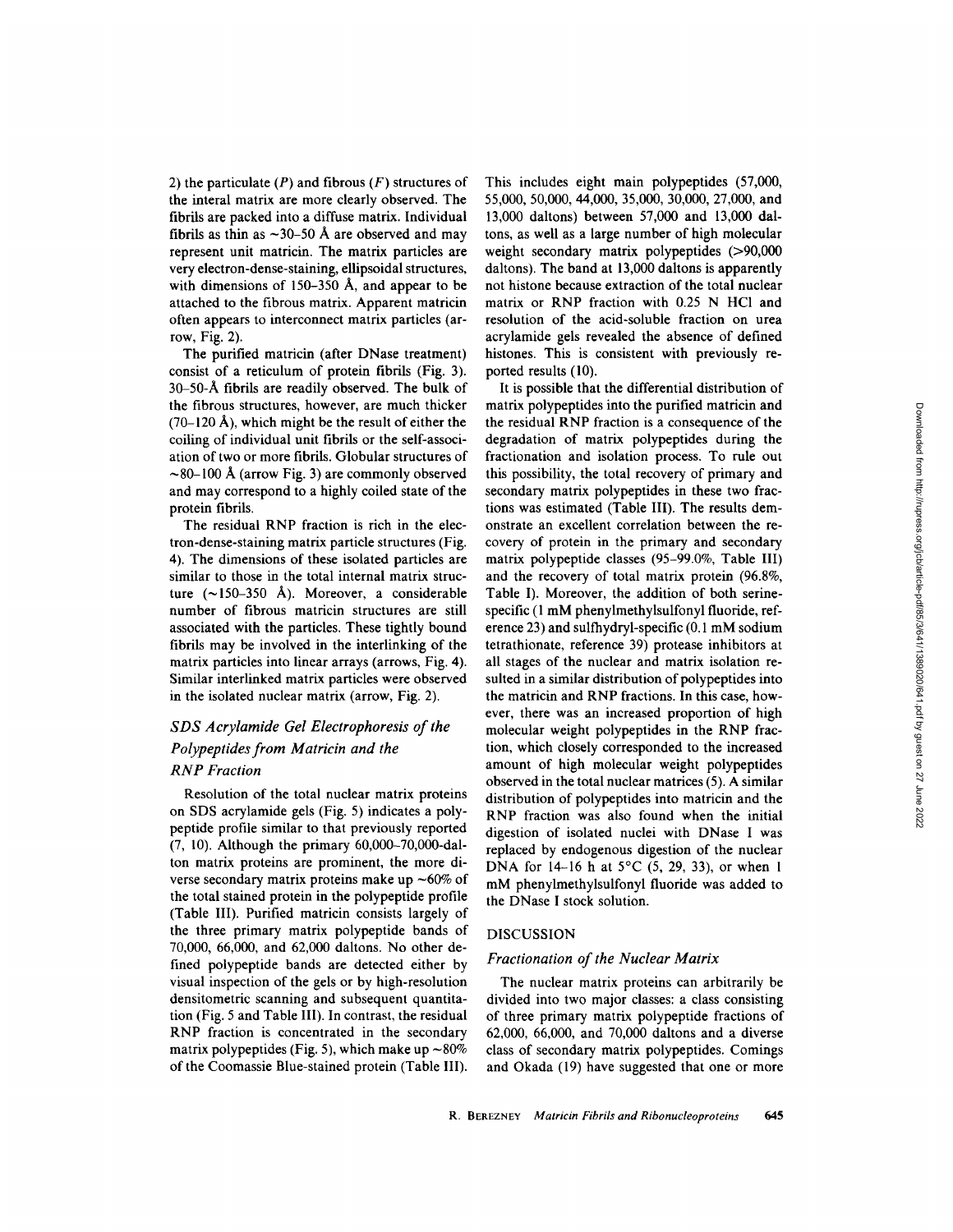

FIGURE 3 Purified matricin. The isolated fibrils resemble structures observed in the intact nuclear matrix (see Figs. <sup>1</sup> and 2) and form <sup>a</sup> diffuse reticular structure. Fibrils as thin as 30-50 A are visible. Many globular structures are arranged along the length of the fibrils (arrow).  $\times$  100,000.

FIGURE 4 Residual RNP fraction. Although this fraction is rich in matrix particles (P), fibrous matricin can also be detected (F). Chainlike arrays of particles appear to be interlinked by matricin (arrows).  $\times$ 100,000.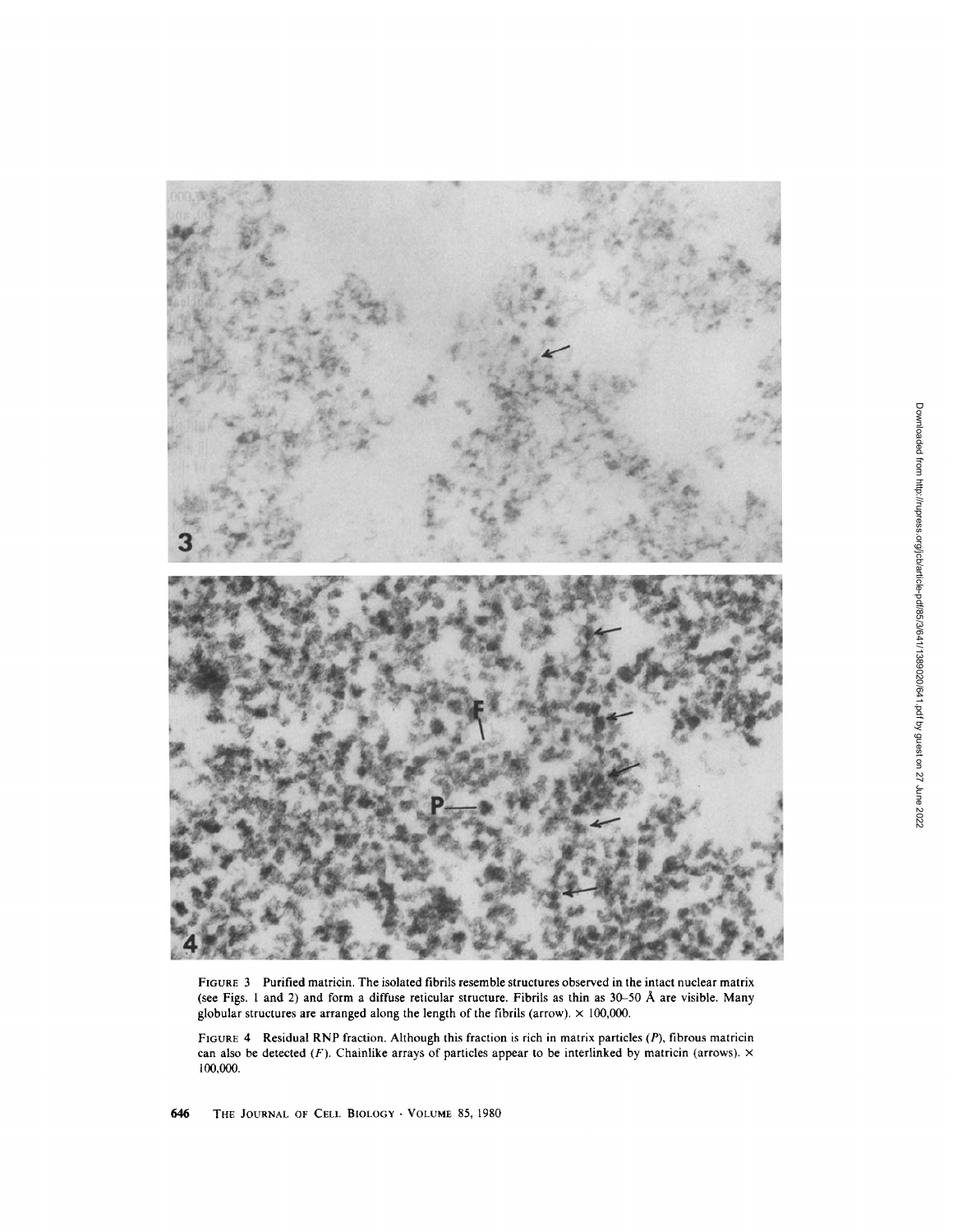

FIGURE <sup>5</sup> SDS acrylamide gel electrophoresis of matrix proteins. The SDS solubilized polypeptides were run on 10% acrylamide gels as previously described (4). Electrophoresis is from left to right. Densitometric tracings are shown below the photographed gels The numbers above the polypeptide peaks indicate the estimated apparent molecular weights  $\times$  10<sup>-3</sup>. (A) Matricin, 30 µg protein. (B) Residual RNP fraction, 50  $\mu$ g protein. (C) Total nuclear matrix, 40  $\mu$ g protein.

of the primary matrix polypeptides form proteinaceous fibrils (matrixin or matricin) that are observed both in the isolated nuclear matrix (10, 19) and in the nuclei of intact cells (l5, 26). The secondary matrix polypeptides, however, represent  $~1$ -60% of the total matrix protein, as determined by densitometry (Table III), and could, therefore, be a major component of the matricin network.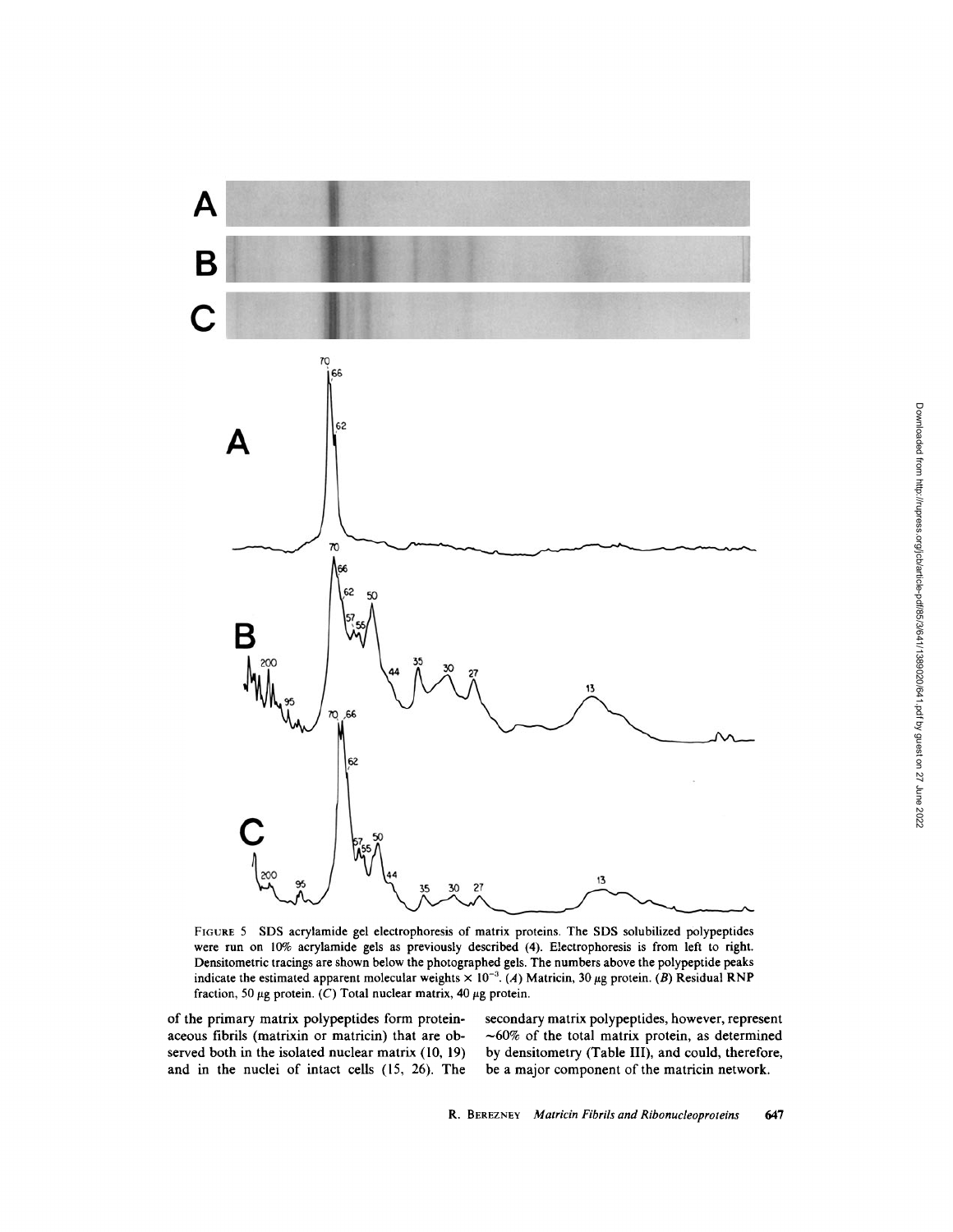|                                                                          | Percent of total Coomassie Blue-stained<br>protein |                     | Percent of total ma-<br>trix polypeptide re- |                                                      |
|--------------------------------------------------------------------------|----------------------------------------------------|---------------------|----------------------------------------------|------------------------------------------------------|
| Matrix polypeptide class                                                 | Total<br>matrix                                    | Matricin<br>fibrils | <b>RNP</b><br>fractions                      | covered in the matri-<br>cin and RNP frac-<br>tions* |
| Primary polypeptides (60,000–70,000 daltons)                             | 40.8                                               | 100.0               | 20.1                                         | 99.0                                                 |
| High<br>molecular weight secondary polypeptides<br>$( > 90,000$ daltons) | 10.1                                               | ND.                 | 13.6                                         | 95.1                                                 |

Low molecular weight secondary polypeptides 49.1 ND 66.3 96.3

TABLE 111 Densitometric Analysis of Matricin and RNP Polypeptide Profiles

\* A theoretical recovery of <sup>97</sup> .5% is calculated as the percent of total matrix protein recovered in the matricin and RNP fractions based on the data of Table I. Although this represents an "average" recovery of the matrix polypeptide population, it is <sup>a</sup> valid approximation because >98% of the matrix polypeptides are solubilized by the SDS electrophoresis procedure. The experimental recovery is calculated by multiplying the percent of Coomassie Blue stain in each polypeptide molecular weight class by the percent of total matrix protein recovered in the matricin and RNP fractions, respectively (26.1% for matricin and 71.3% for RNP; see Table 1). The sum of these two values is then divided by the percent Coomassie Blue stain in the corresponding total matrix polypeptide class. ND, not detected.

To resolve this question, <sup>a</sup> major portion of the matricin was purified from isolated nuclear matrices by a brief sonication procedure, followed by DNase treatment. The isolated matricin has <sup>a</sup> characteristic diffuse structure, with individual fibrils as thin as 30-50 A. The presence of globular, beadlike structures  $(80-100 \text{ Å})$  along the fibrils may reflect an ability to coil into various configurations. SDS acrylamide gel electrophoresis indicates that matricin consists of the three primary matrix polypeptide bands, with no detectable secondary polypeptides. Moreover, the secondary matrix polypeptides were quantitatively recovered in a residual RNP fraction that contained electrondense-staining matrix particles of  $\sim$ 150-350 Å, suggesting a possible structural compartmentalization of the primary and secondary matrix proteins. The primary 60,000-70,000-dalton matrix polypeptides may be common to a variety of nuclear structures in the form of a fibrous matricin network. The secondary matrix polypeptides, however, may have a role in the structural specificity of individual nuclear structures. Consistent with this interpretation, both the residual nuclear envelope and the residual nucleolar components of the matrix contain 60,000-70,000-dalton matrix polypeptides but are considerably different in their secondary matrix polypeptides (9, 10).

(13,000-57,000 daltons)

Approximately two-thirds of the total 60,000- 70,000-dalton matrix polypeptides are recovered in the isolated matricin, as estimated from protein (Table I) and densitometric (Table Ill) measurements. Most of the remaining primary matrix polypeptides are found in the RNP fraction . This is consistent with electron microscope observations demonstrating the persistence of a fibrous matrix to which matrix particles appear to be anchored (Fig. 4). It should be noted that the exact structural origins of the matricin and RNP fractions have not been defined in this study. Although the electron microscope observations strongly suggest that these two fractions are largely derived from the predominate internal matrix structure, the contribution of the residual lamina layer and nucleoli to these fractions cannot be precisely evaluated. To clarify this point, it will be necessary to effectively separate the internal matrix from the residual nucleolar and lamina fractions. Steps have been taken in this direction, but the results are still preliminary (11).

#### Matrix vs. Lamina Proteins

Recent immunological localization studies (22, 25, 37) suggest that the three primary matrix polypeptides that comprise matricin are actually lamina proteins that are exclusively localized in the nuclear envelope. These results, however, should be interpreted with caution. Although the immunocytochemical results clearly indicate the presence of the 60,000-70,000-dalton polypeptides in the nuclear envelope of isolated nuclei, the absence of reaction does not prove that these polypeptides are not also present in the nuclear interior. The antigenic sites of the internally localized matrix proteins may be nonreactive with the antibodies as a result of either steric or conformational fac-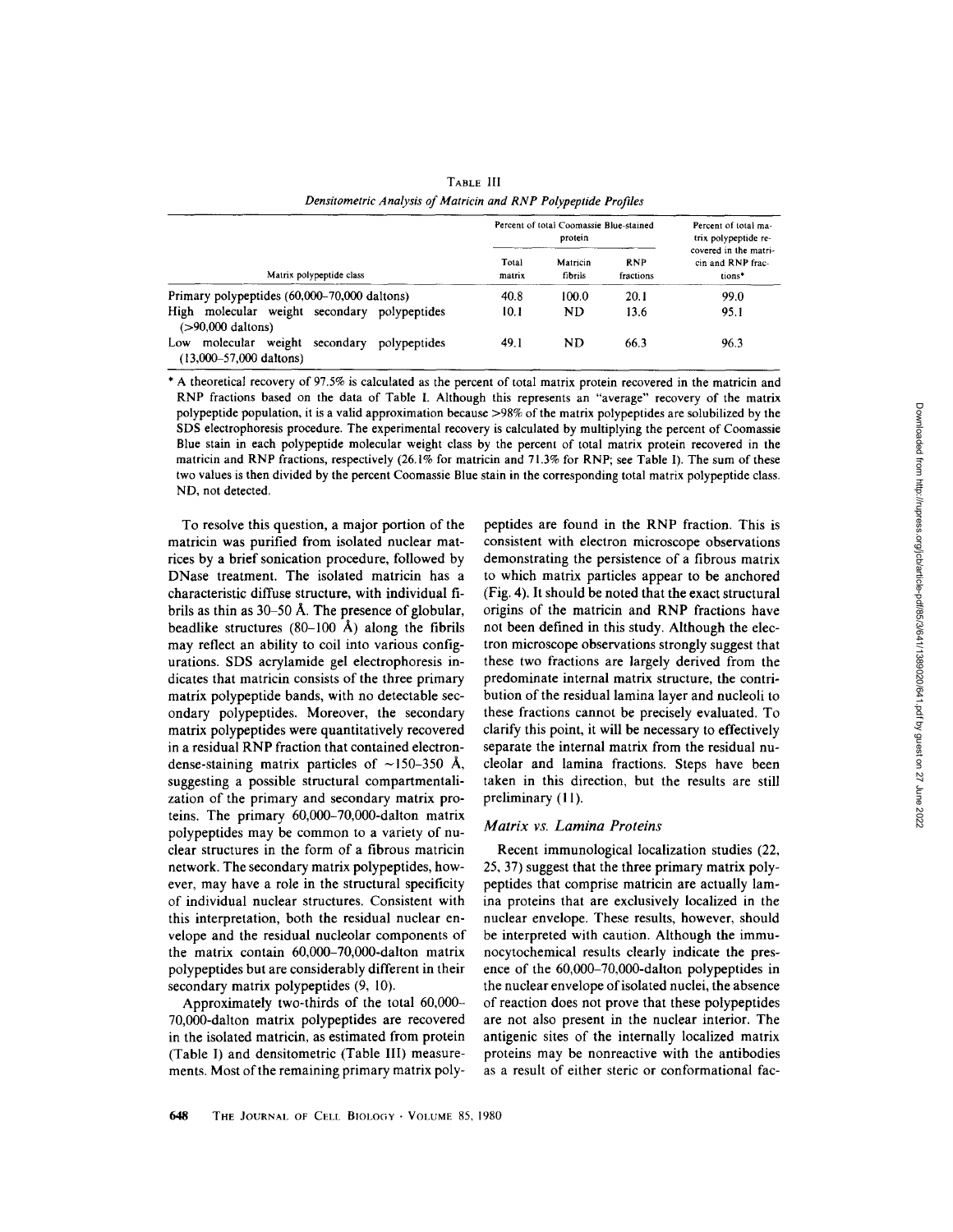tors . The organization of the primary matrix polypeptides into acomplex, three-dimensional matricin network that is demonstrated in the present study could provide the structural basis for nonreactivity. Moreover, the previous studies were performed with antibodies prepared from SDSsolubilized polypeptides. Such antibodies, however, may be unreactive with the corresponding native proteins under certain conditions (40, 49).

It must be emphasized that approximate quantitation of the 60,000-70,000-dalton proteins, using reported densitometric measurements and total protein recovery values (21), demonstrates a 4-5 fold higher content of these proteins in the total matrix as compared with the lamina fraction. In addition, there is no apparent enrichment of these proteins in isolated lamina vs. matrix fractions. These comparisons suggest that the lamina 60,000- 70,000-dalton proteins are quantitatively a subclass of the total matrix 60,000-70,000-dalton proteins. This is also anticipated from morphological considerations because the lamina is only the peripheral layer of the matrix structure (Fig. 1). The crucial question, however, is whether the lamina 60,000-70,000-dalton proteins are an antigenically distinct subclass of the total matrix  $60,000-70,000$ dalton proteins. Although this remains to be resolved, Peters and Comings (45) have demonstrated that the 60,000-70,000-dalton polypeptides of nuclear envelopes are an acidic subset of the total matrix 60,000-70,000-dalton polypeptides, which range from acidic to basic on two-dimensional acrylamide gels. Moreover, a recent study by Agutter and Birchall (2) suggests significant functional differences between the lamina structure and the internal matrix structure.

## Localization of Matrix-associated RNA and DNA

Previous studies of the nuclear matrix have demonstrated an association between matrix proteins and newly replicated DNA (4, 5, 6, 9) . The nature of this interaction, however, has yet to be resolved. Recently, Comings (18, 20) has reported an in vitro DNA binding capacity for the nuclear matrix proteins. The association of 70% of the total matrix-associated DNAwith isolated matricin before DNase digestion suggests that the 60,000- 70,000-dalton matrix proteins may function as DNA binding proteins. Experiments are in progress to determine the DNA binding properties of matricin and the possible preferential association of newly replicated DNA with this protein structure. It is of interest that the association of newly replicated DNA with the nuclear matrix in regenerating liver is preceded by an enhanced phosphorylation of high molecular weight secondary matrix polypeptides (3). Whether these phosphorylated secondary matrix proteins are actually involved in functions associated with the replicating DNA, however, remains to be determined.

Under certain isolation conditions, ribonucleoprotein particles containing hnRNA (hnRNP) are largely composed of a series of major core polypeptides of between 30,000 and 45,000 daltons (13, 14). As is shown in Fig. 5, polypeptides in this molecular weight range (27,000-44,000) are present in the nuclear matrix and fractionate completely into the residual RNP fraction. That the core hnRNP proteins are not the major proteins in this RNP fraction is not unexpected because electron microscope observations reveal the presence of large amounts of matricin still associated with the matrix particles (Fig. 4). The presence of substantial amounts of 60,000-70,000-dalton polypeptides in the RNP fraction  $(-20\% \text{ of total})$ stained protein) is consistent with these structural observations. In addition, the 2 M NaCl extraction is likely to extract a large proportion of the core hnRNP proteins (13). What remains are 2 M NaCl-resistant residual components. Whether there is enough matricin in the RNP fraction (Fig. 4) to account for the observed amounts of  $60,000-$ 70,000-dalton proteins on the acrylamide gels (see Fig. 5 and Table III), however, is unclear. In this regard, some investigators have actually reported a greater heterogeneity of polypeptides in isolated hnRNP particles (16, 24, 35, 43). These RNP particles are often isolated as polyparticles and have polypeptide profiles that bear some resemblance to the residual RNP fraction, including substantial amounts of polypeptide in the molecular weight range of  $60,000-75,000$ . The possibility that at least some of these polypeptides are matrix proteins deserves serious attention in future investigations.

It is also interesting to consider whether matricin and RNP structures interact at specific attachment sites. Such specific interactions could help to provide an organized structural system for the intranuclear transport of RNP particles (4, 9, 52, 53). Our electron microscope observations, for example, suggest that the matrix particles may be linked into polyparticles by association with matricin (Figs. 2 and 4) . An association of hnRNP particles with the nuclear matrix has also been suggested by Miller et al. (41), who demonstrated the predominant association of rapidly labeled RNAwith